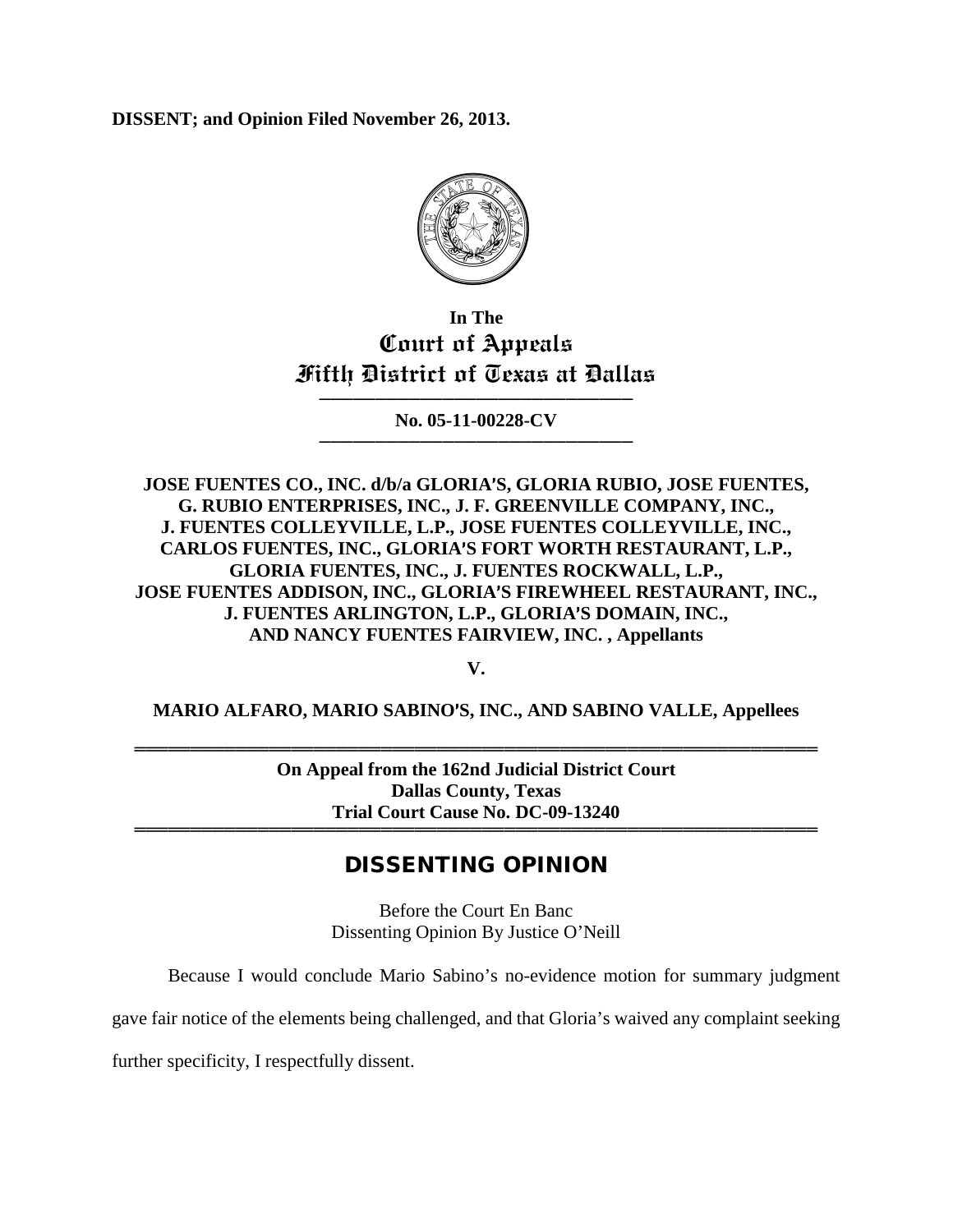Gloria's sued Mario Sabino's for misappropriation of trade secrets, tortious interference with contractual relations, and conversion arising out of Mario Sabino's operation of a restaurant in competition with Gloria's. Gloria's also sought a permanent injunction based upon Mario Sabino's alleged misappropriation of trade secrets.

Mario Sabino's filed a no-evidence motion for summary judgment on Gloria's claims. In its motion, Mario Sabino's followed the same formula challenging each of appellant's three claims (tortious interference, misappropriation of trade secrets, and conversion). In each challenge, Mario Sabino's stated: "There is no competent summary judgment evidence of one or more of the following elements of [name of tort] on which Plaintiffs have the burden of proof at trial." In each challenge, Mario Sabino's then listed all elements of the particular claim being challenged. Finally, Mario Sabino's concluded each challenge contending that it was entitled to summary judgment because Gloria's had no evidence of "one or more" elements of the specified cause of action.

Gloria's did not specially except to the motion. Instead, Gloria's, interpreting the motion as challenging each of the enumerated elements of each cause of action, responded to the motion in full, purporting to raise a fact issue on each enumerated element. Gloria's did, however, complain in its conclusion that the motion was "vague" and failed to mention the "exact elements" it was challenging. The trial court granted Mario Sabino's motion in its entirety.

According to Gloria's, the trial court erred in granting the no-evidence motion for summary judgment because the motion failed to identify any element that lacked evidentiary

 $-2-$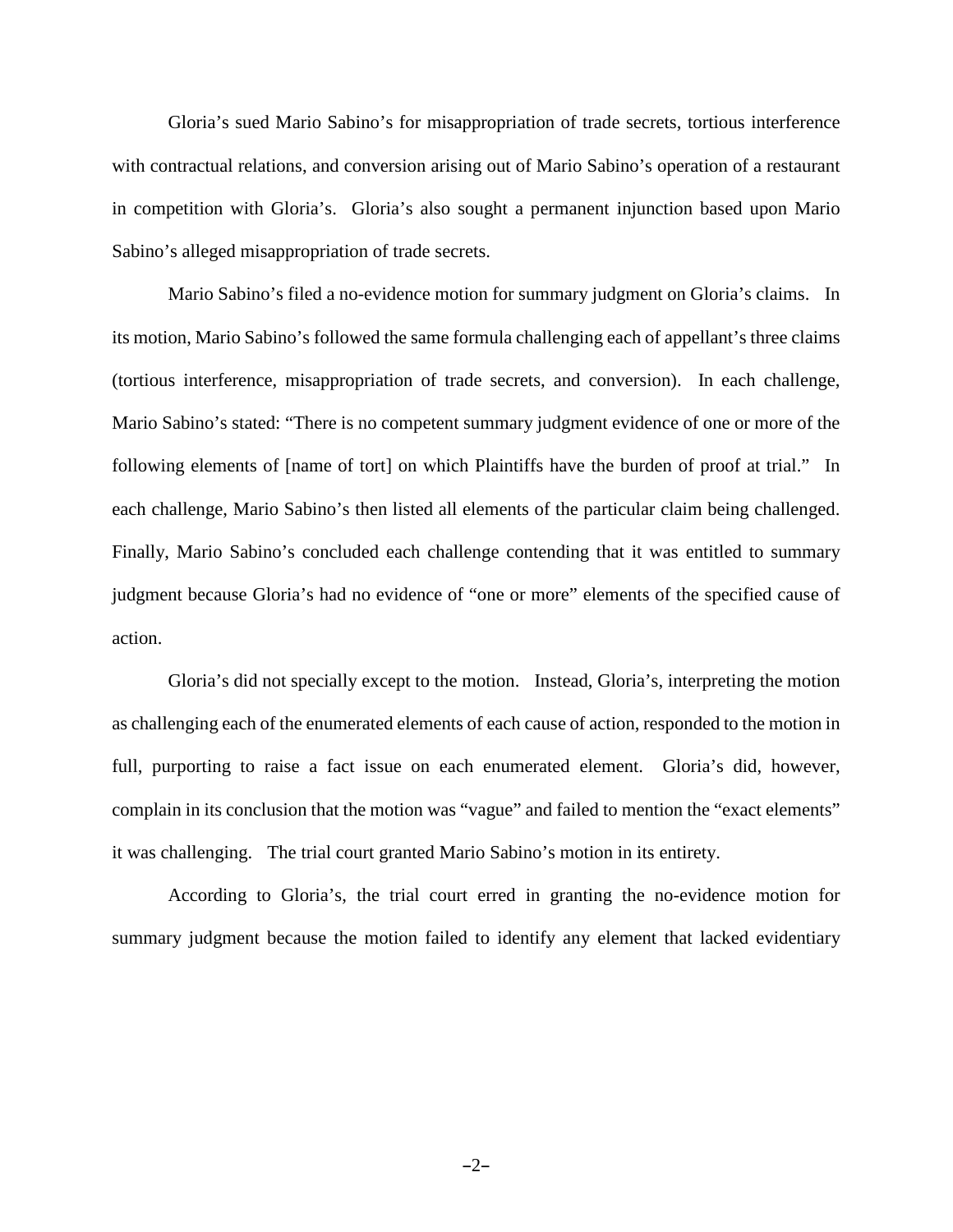support. The majority agrees concluding the motion did nothing "to inform" Gloria's about which elements of each claim were being challenged. The majority thus concludes the motion was legally insufficient as a matter of law and can, therefore, be challenged for the first time on appeal.

I agree with the majority that a no-evidence motion for summary judgment must "state the elements" upon which the movant believes there is no evidence. Tex. R. Civ. P. 166a(i). I also agree the motion must be specific in challenging the evidentiary support for an element of a claim or defense. *Timpte Indus., Inc. v. Gish*, 286 S.W.3d 306, 310 (Tex. 2009) (citing comment to rule 166a(i)). However, I would conclude that in determining whether a no-evidence motion for summary judgment satisfied the rule's requirements, we determine whether the motion gave the nonmovant fair notice of the element being challenged. I would further conclude the motion in this case did so.

In *Timpte Industries,* the plaintiff nonmovant complained that the defendant's no-evidence motion for summary judgment was insufficient to meet rule 166a(i)'s specificity requirements with respect to an element of his products liability cause of action. The Texas Supreme Court explained that the underlying purpose of the specificity requirement is "to provide the opposing party with adequate information for opposing the motion, and to define the issues for the purpose of summary judgment." *Id.* at 311 (citing *Westchester Fire Ins. Co. v. Alvarez,* 576 S.W.2d 771, 772 (Tex. 1978) (traditional summary judgment case)); *see also Henning v. OneWest Bank, Inc.*, 405 S.W.3d 950, 963 (Tex. App.—Dallas 2013, no pet.). The supreme court specifically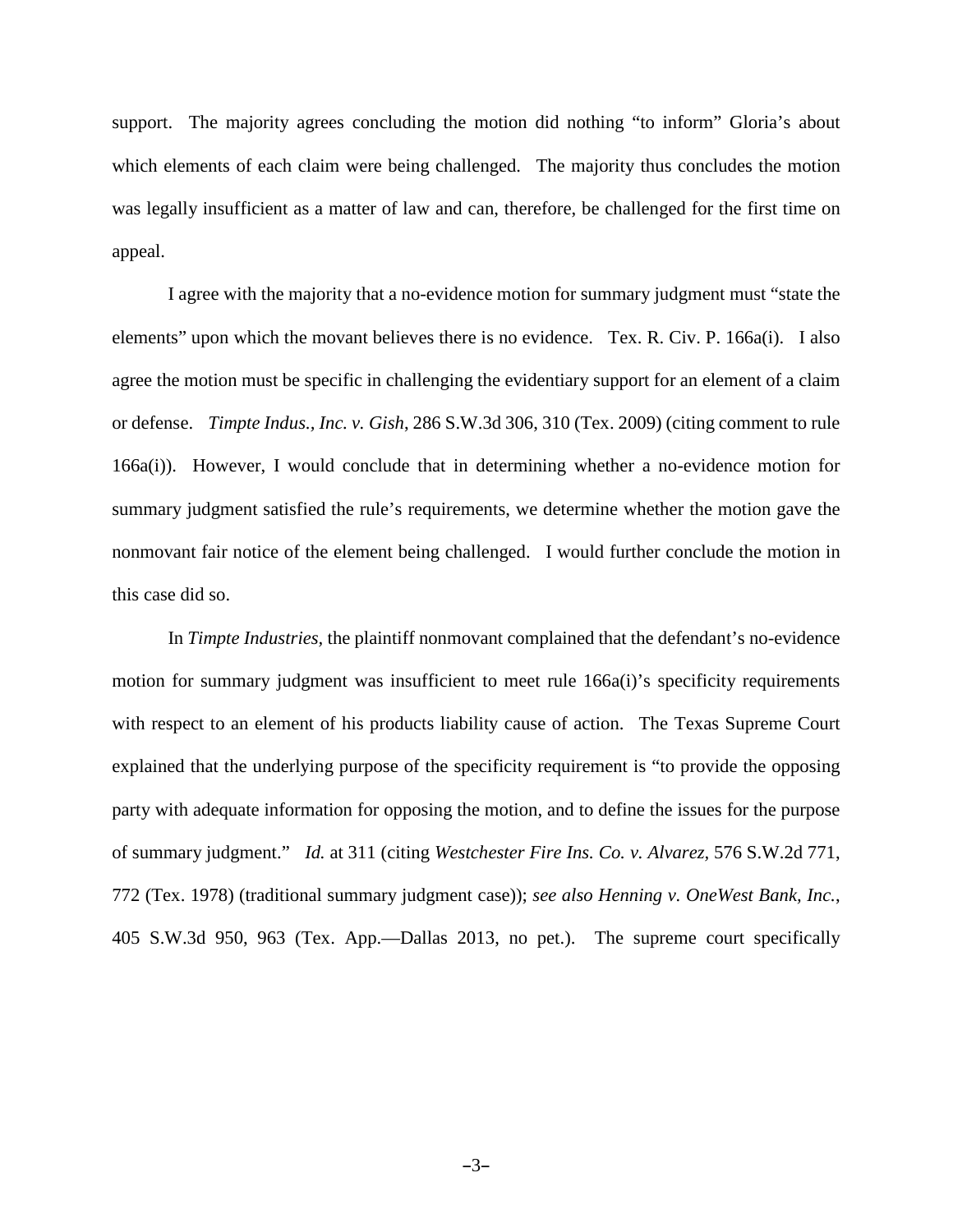analogized this purpose to that of "fair notice" pleading requirements. *Timpte*, 286 S.W.3d at 311; *Henning*, 405 S.W.3d at 963. The court then, in construing the no-evidence motion, determined whether the motion provided "fair notice" as to what element or elements were being challenged. *Timpte*, 286 S.W.3d at 311. In doing so, the supreme court expressly considered whether the record as a whole revealed any confusion as to the elements challenged and specifically considered the nonmovant's response to the no-evidence motion. *Id.*; *see also Henning*, 405 S.W.3d at 962 ("fair notice" where, among other things, the record revealed no confusion as to the movant's assertions of no evidence).

I would conclude the motion in this case as a whole, read in context and in conjunction with Gloria's reply, gave Gloria's fair notice that the motion was challenging each and every element that was listed in the motion. I would further conclude that Gloria's claim that it chose to address all the elements of each of its causes of action because it was afraid to "guess" as to "which" elements were being challenged is disingenuous. The motion can reasonably be read in only one of two ways — as challenging all of the listed elements — or as challenging no specific element.<sup>[1](#page-3-0)</sup> While "one or more" elements does not necessarily include all elements, it certainly can. It is apparent from Gloria's response to the motion that it construed the motion as challenging all of the enumerated elements.

I would further conclude that while the motion for summary judgment may have suffered from an ambiguity, Gloria's was required to object in the trial court and preserve this complaint for

<span id="page-3-0"></span> $<sup>1</sup>$  Stated otherwise, it would not have been reasonable for Gloria's to interpret the motion as requiring it to pick one element of a cause of action and</sup> respond to only that element. The motion either required Gloria's to do nothing, to object to the motion, or to respond to each element.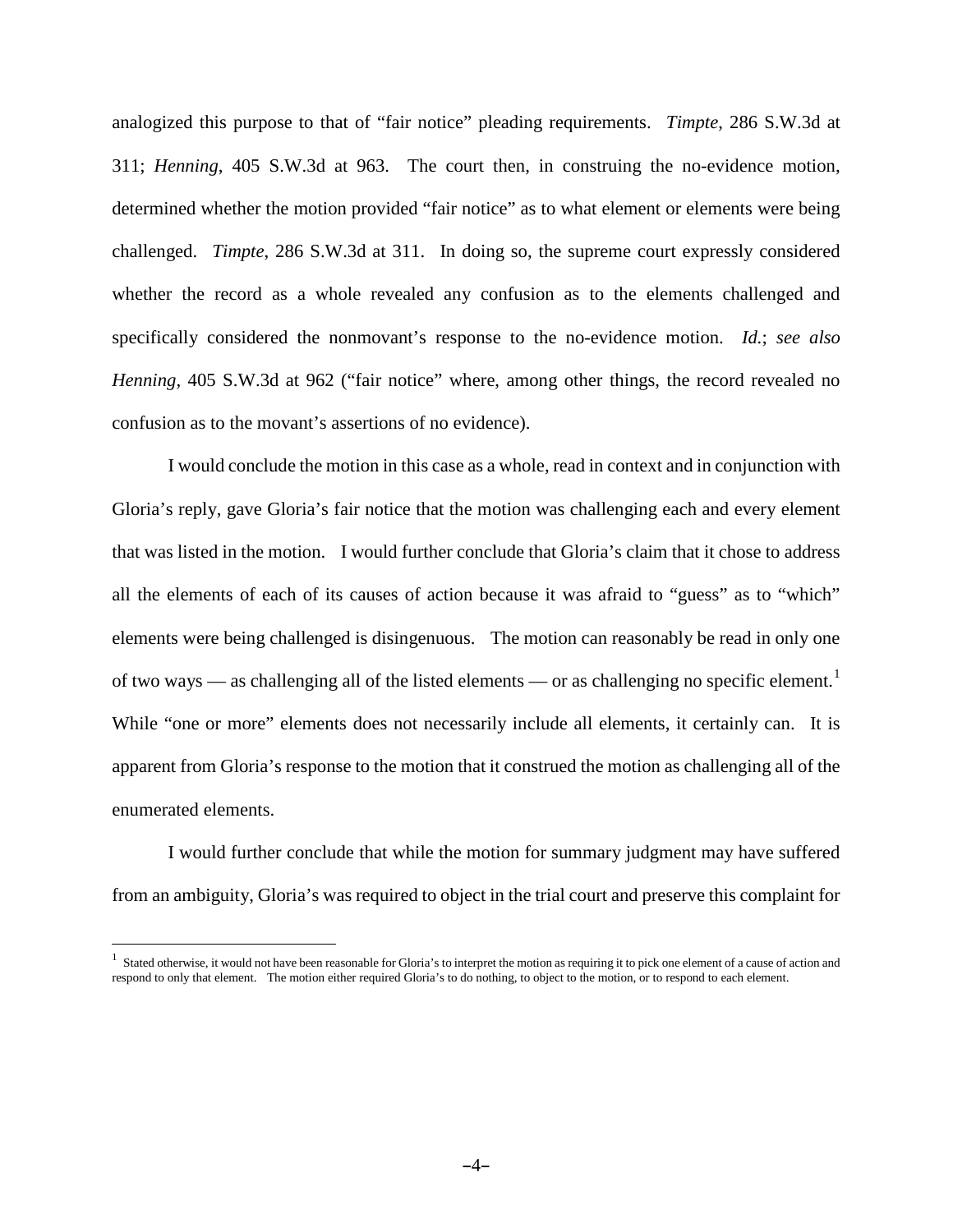review.[2](#page-4-0) *See Crocker v. Paulyne's Nursing Home, Inc.,* 95 S.W.3d 416, 420 (Tex. App.—Dallas 2002, no pet.) (if an element challenged in a no-evidence motion for summary judgment is unclear or ambiguous, the nonmovant must object) (*citing McConnell v. Southside Indep. Sch. Dist.*, 858 S.W.2d 337, 342-43 (Tex. 1993)); *see also Dishner v. Huitt-Zollars, Inc.*, 162 S.W.3d 370, 376 (Tex. App.—Dallas 2005, no pet.); *Dorsett v. Hispanic Hous. & Educ. Corp.,* 389 S.W.3d 609, 612 (Tex. App.—Houston [14th Dist.] 2012, no pet.) (presuming nonmovant understood which elements of claim were being challenged when nonmovant did not specially except).

I would further conclude the majority places too much weight on the possibility that the motion in this case might somehow immunize the movant from the requirement that a no-evidence motion be based on goodfaith. There is no suggestion Mario Sabino's did not have a proper basis to challenge each and every element of Gloria's claims, and the summary judgment record suggests otherwise. And there is nothing inherently improper about "forcing" a plaintiff to come forward with more than a scintilla of evidence to raise a fact issue on each element of the claims for which it has filed suit. *See Nelson v. Regions Mort., Inc.,* 170 S.W.3d 858, 861 (Tex. App.—Dallas 2005, no pet.) (a no-evidence summary judgment motion may challenge any or all of the elements of the plaintiff's claims). Further, if Gloria's wanted more specific allegations upon which to base a motion for sanctions, or if it believed responding to the motion with some

<span id="page-4-0"></span><sup>&</sup>lt;sup>2</sup> To the extent the statement in Gloria's conclusion to its summary judgment response can be interpreted as an objection, Gloria's nevertheless waived error by failing to obtain a ruling on the objection. *See Franco v. Slavonic Mut. Fire Ins. Ass'n,* 154 S.W.3d 777, 784 (Tex. App.—Houston [14th Dist.] 2004, no pet.) (traditional summary judgment); *see also McConnell v. Southside Indep. Sch. Dist.*, 858 S.W.3d 337, 344 n.6 (when nonmovant files proper exception to traditional motion for summary judgment, and such exception is overruled, the nonmovant may have a valid complaint on appeal).